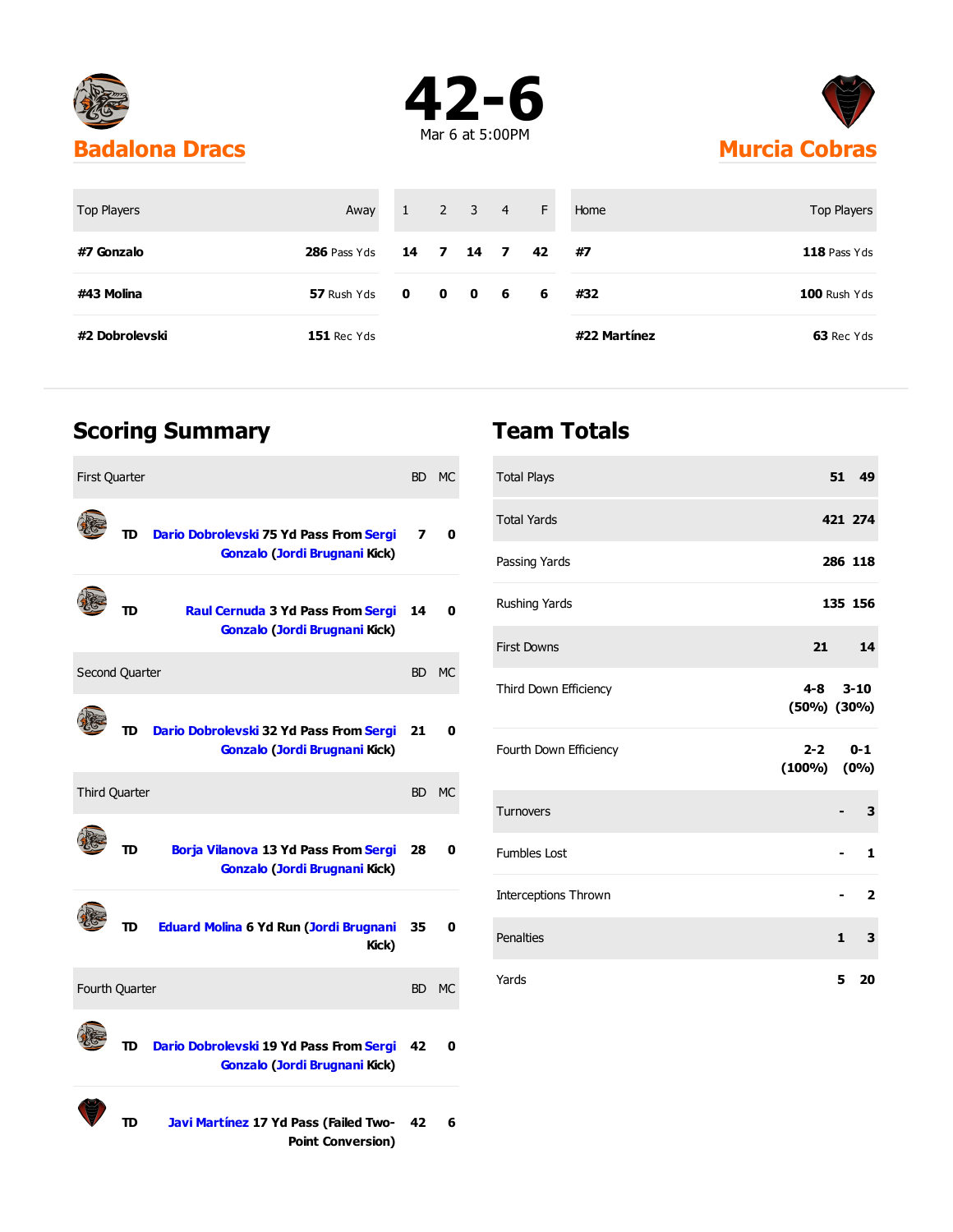## **Offense**

| Passing           | Comp/Att Yds TD Int Long 2PT |                         |                          |                         |                |                          | Passing         | Comp/Att Yds TD Int Long 2PT |                         |                          |                |              |  |
|-------------------|------------------------------|-------------------------|--------------------------|-------------------------|----------------|--------------------------|-----------------|------------------------------|-------------------------|--------------------------|----------------|--------------|--|
| #7 S. Gonzalo     | 16 / 23 286                  |                         | $5 -$                    |                         | $-75$          | $\overline{\phantom{a}}$ | #7              | 10/21 118                    |                         | $\mathbf{1}$             | $\mathbf{2}$   | 24           |  |
| Rushing           |                              | Att Yds TD Long Fum 2PT |                          |                         |                |                          | Rushing         |                              | Att Yds TD Long Fum 2PT |                          |                |              |  |
| #43 E. Molina     | 8                            | 57                      | $\mathbf{1}$             | 17                      | $\blacksquare$ |                          | #32             |                              | 15 100                  | $\blacksquare$           | 43             |              |  |
| #26 E. Morlans    | 10                           | 48                      | $\overline{\phantom{a}}$ | 18                      |                |                          | #7              | $\overline{ }$               | 39                      | $\overline{\phantom{0}}$ | 11             |              |  |
| #7 S. Gonzalo     | $\mathbf{z}$                 | 24                      | $\overline{\phantom{a}}$ | 10                      |                |                          | #27             | $\mathbf{1}$                 | $\overline{\mathbf{z}}$ | $\blacksquare$           | $\overline{z}$ |              |  |
| #2 D. Dobrolevski | $\overline{2}$               | 6                       | $\blacksquare$           | $\overline{\mathbf{z}}$ |                |                          | Rest of team    | $\mathbf{1}$                 | 10                      | $\overline{\phantom{a}}$ | 10             | $\mathbf{1}$ |  |
| Receiving         |                              | Rec Yds TD Long Fum 2PT |                          |                         |                |                          | Receiving       |                              | Rec Yds TD Long Fum 2PT |                          |                |              |  |
| #2 D. Dobrolevski |                              | 6 151                   | 3                        | 75                      |                |                          | #22 J. Martínez |                              | 4 63                    | $\mathbf{1}$             | 24             |              |  |
| #14 R. Cernuda    |                              | $4 \quad 71$            | $\mathbf{1}$             | 39                      |                |                          | #34             | $\overline{2}$               | 29                      | $\overline{\phantom{0}}$ | 17             |              |  |
| #83 B. Vilanova   | 3                            | 45                      | $\mathbf{1}$             | 25                      |                |                          | #32             | 3                            | 22                      | $\overline{\phantom{0}}$ | 18             |              |  |
| #6 J. Rua         | $\overline{2}$               | 13                      | $\overline{\phantom{a}}$ | $\overline{\mathbf{z}}$ |                |                          | #27             | $\blacksquare$               | 4                       |                          | 4              |              |  |
| #42 J. Fernandez  | $\mathbf{1}$                 | 6                       |                          | 6                       |                |                          |                 |                              |                         |                          |                |              |  |

### **Defense**

|                  |                         |                         |   |   | Tk Ast Sck TFL Sfty Int Fum Blks TD |   |   |  |  |
|------------------|-------------------------|-------------------------|---|---|-------------------------------------|---|---|--|--|
| #50 Y. El Alami  | 5                       | 3                       |   |   |                                     |   |   |  |  |
| #9 M. Taylor III | 5                       |                         |   |   |                                     |   |   |  |  |
| $#1$ A. Posito   | 4                       | 4                       |   |   |                                     |   | 1 |  |  |
| #29 P. Cunillera | 3                       | $\overline{\mathbf{2}}$ |   |   |                                     | 1 |   |  |  |
| #13 E. Sabater   | 3                       | $\overline{2}$          |   |   |                                     |   |   |  |  |
| #20 L. Masero    | 3                       | $\mathbf{1}$            |   | 1 |                                     |   |   |  |  |
| #23 J. Brugnani  | 3                       |                         |   |   |                                     |   |   |  |  |
| #99 E. Cuenca    | $\overline{\mathbf{2}}$ | 1                       | 1 | 1 |                                     |   |   |  |  |

|              |  |  | Tk Ast Sck TFL Sfty Int Fum Blks TD |  |  |
|--------------|--|--|-------------------------------------|--|--|
| Rest of team |  |  | 2 - 2 2 - - - - -                   |  |  |